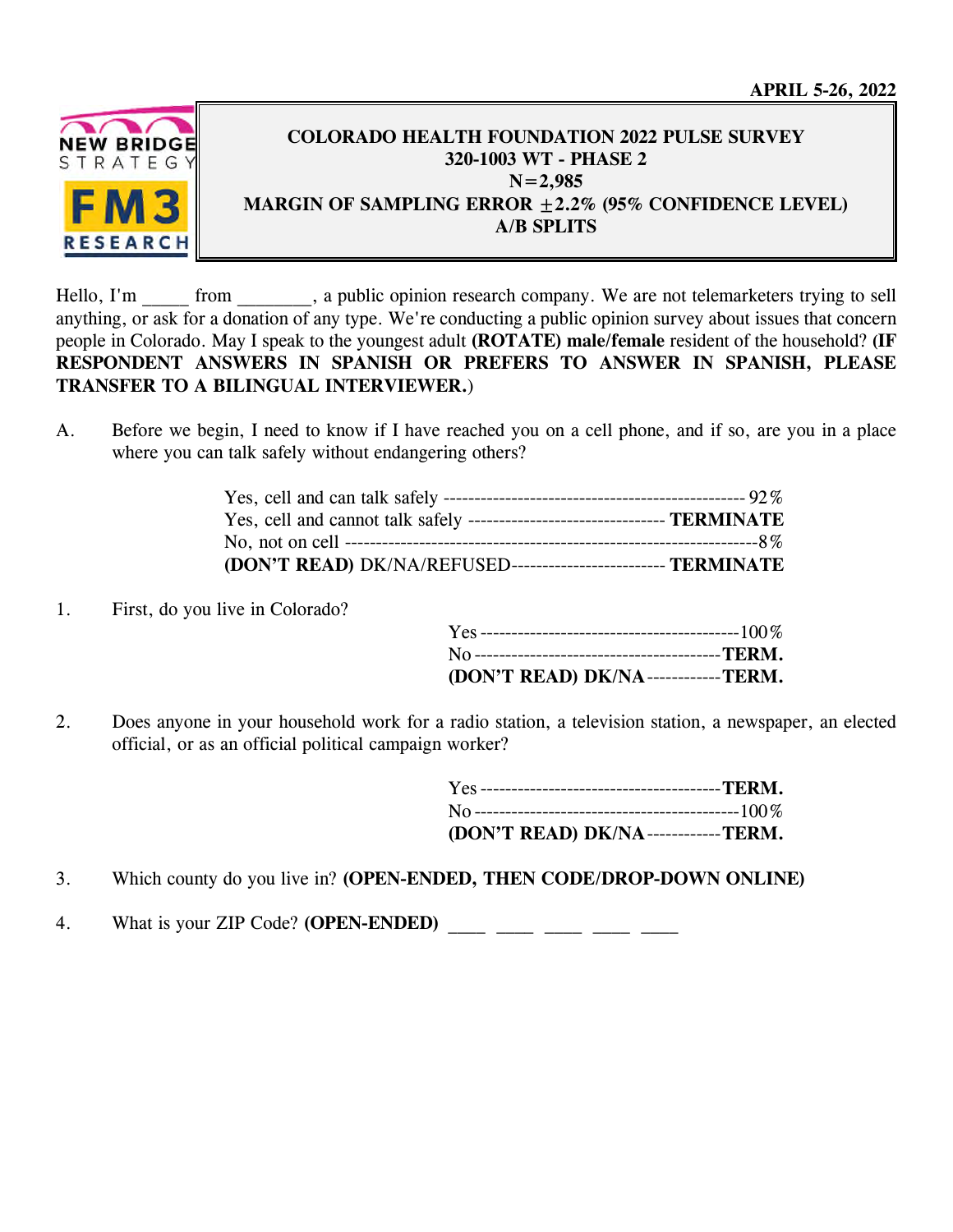### **THESE FIRST QUESTIONS ARE TO MAKE SURE WE ARE REACHING A REPRESENTATIVE GROUP OF COLORADANS.**

5. What is your age?

| Under 18 ----------------------- TERMINATE           |
|------------------------------------------------------|
|                                                      |
|                                                      |
|                                                      |
|                                                      |
|                                                      |
|                                                      |
|                                                      |
|                                                      |
|                                                      |
|                                                      |
|                                                      |
|                                                      |
| Prefer not to say --------------------------------1% |

6. What is your gender?

| (DON'T READ) DK/NA--------------------3% |  |
|------------------------------------------|--|

7. With which racial or ethnic group do you identify yourself: **(READ LIST, ACCEPT MULTIPLE RESPONSES)**

| African/African American/Black ---------------------------3% |
|--------------------------------------------------------------|
| Asian/Native Hawaiian/Pacific Islander ------------------4%  |
|                                                              |
|                                                              |
| American Indian/Native American/Indigenous-----------5%      |
|                                                              |
|                                                              |
|                                                              |
|                                                              |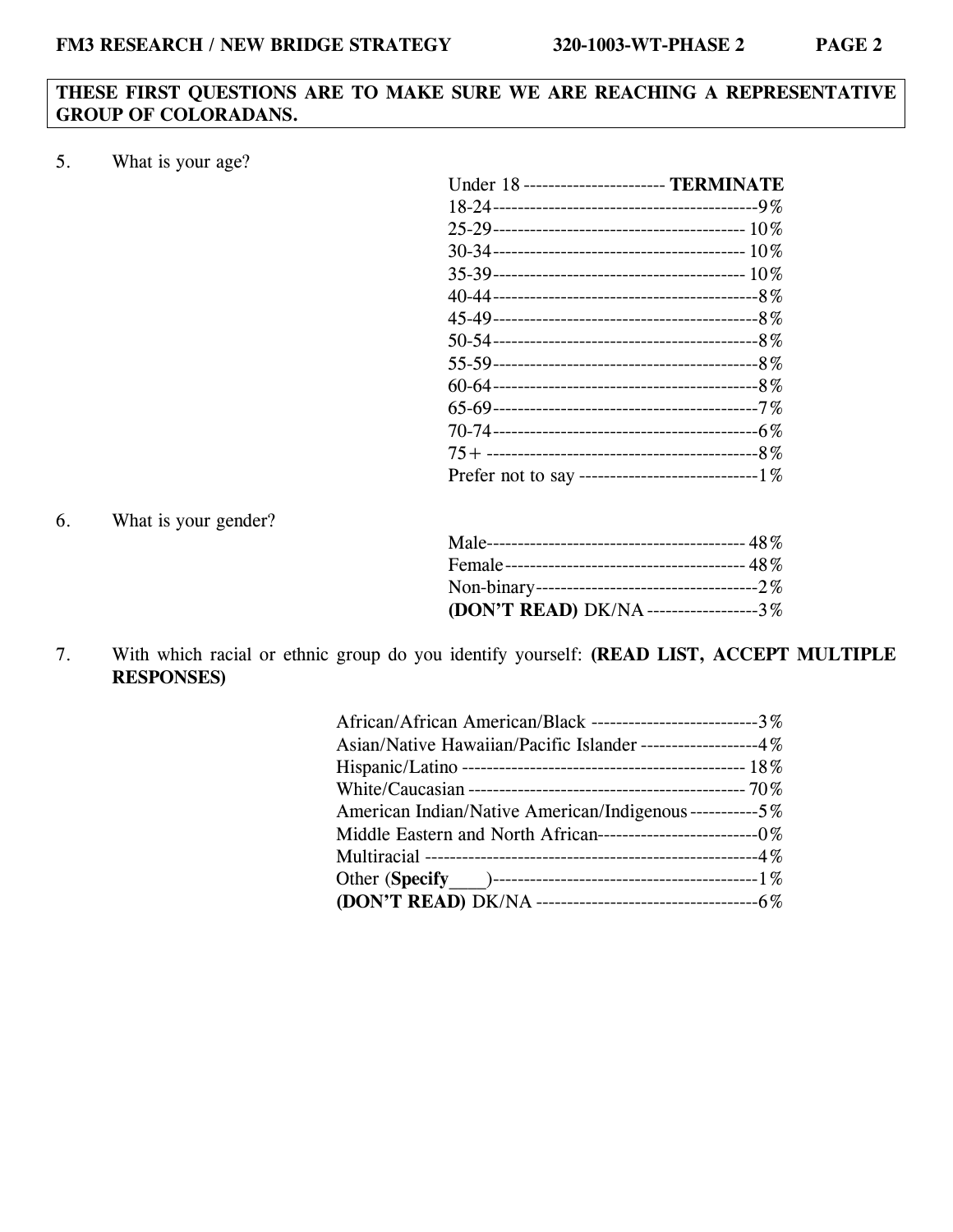## **(IF Q7 = CODE 2, ASIAN AMERICAN/PACIFIC ISLANDER) (n=108)**

8. More specifically, would you say that you are: **(READ LIST AND ACCEPT MULTIPLE RESPONSES):**

| Indian or South Asian---------------------- 20%     |
|-----------------------------------------------------|
|                                                     |
|                                                     |
|                                                     |
| Native Hawaiian -----------------------------6%     |
| Pacific Islander---------------------------------5% |
| Other (Specify ) ----------------------------5%     |
| (DON'T READ) DK/NA/Refused ----- 17%                |
|                                                     |

# **(IF Q7= CODE 3, HISPANIC/LATINO) (n=550)**

9. More specifically, would you say that you identify as: **(READ LIST AND ACEPT MULTIPLE RESPONSES):** 

| (DON'T READ) DK/NA/REFUSED----------------------------- 10%                                                                                                                                                                                                                 |
|-----------------------------------------------------------------------------------------------------------------------------------------------------------------------------------------------------------------------------------------------------------------------------|
| Mexican, Mexican American or Chicano-------------------------- 67%<br>Central American (for example, Guatemalan, Salvadoran) -----6%<br>South American (for example, Colombian, Ecuadorian) --------3%<br>Another Hispanic, Latino, or Spanish origin (Specify) ------- 10% |

# **(IF Q7= CODE 1, AFRICAN AMERICAN/BLACK) (n=95)**

10. More specifically, would you say that you identify as: **(READ LIST AND ACCEPT MULTIPLE RESPONSES):** 

| African American----------------------------- 53%  |
|----------------------------------------------------|
|                                                    |
|                                                    |
| Afro Caribbean ---------------------------------0% |
|                                                    |
|                                                    |
| Other (Specify )------------------------------1%   |
| (DON'T READ) DK/NA/Refused -------6%               |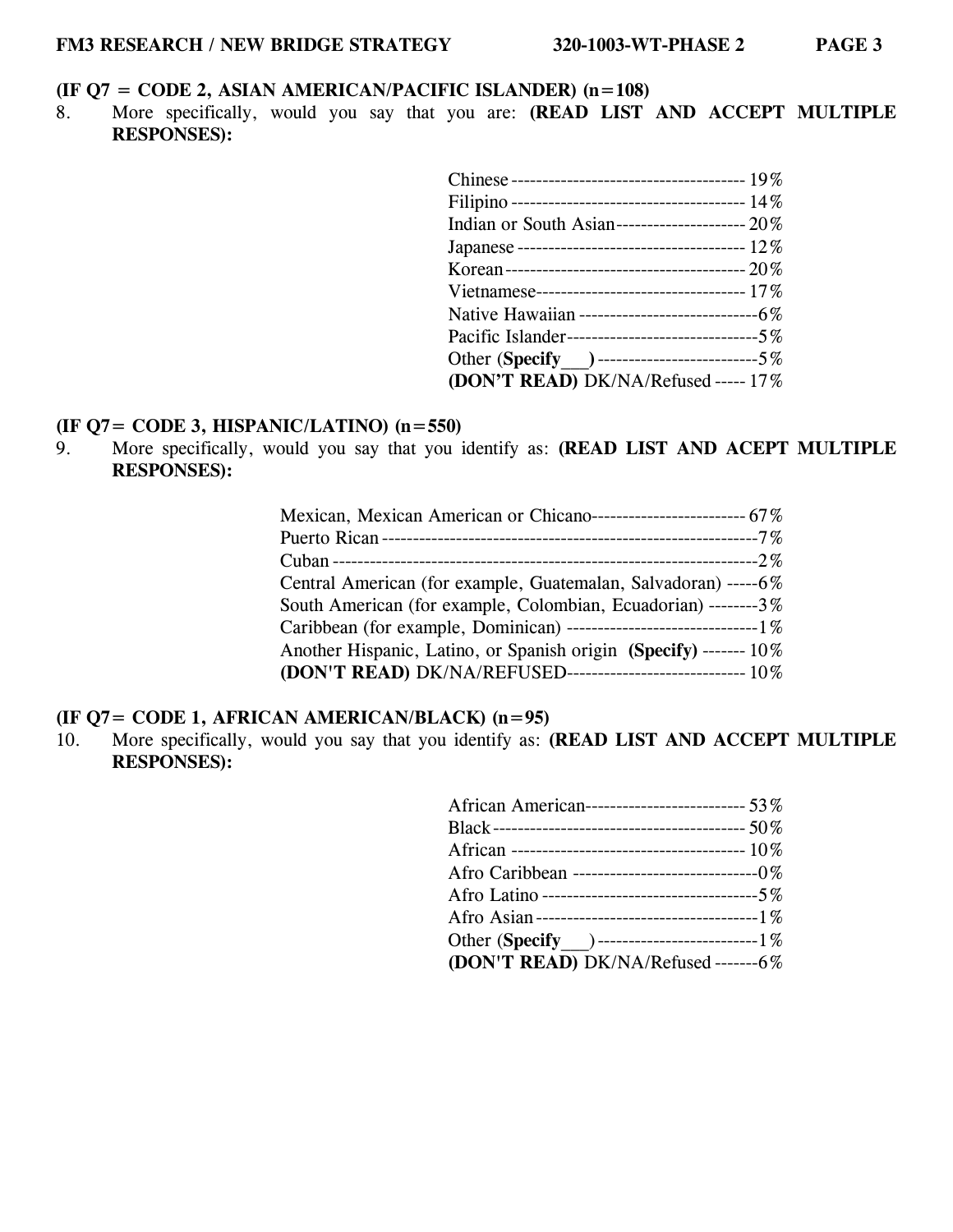# **(RESUME ASKING ALL RESPONDENTS)**

11. Do you have health insurance? **(IF YES, ASK:** What is your primary health insurance plan? **(READ CODES 1-8)** 

| Plan through your employer ------------- $37\%$  |
|--------------------------------------------------|
| Plan through spouse's employer -------- 10%      |
| Plan through parents -------------------------4% |
| Plan you purchased yourself---------------7%     |
|                                                  |
| Medicaid/Health First Colorado -------- 10%      |
| Military/Veterans' Administration--------3%      |
| Another plan--------------------------------3%   |
|                                                  |
| (DON'T KNOW/NA)-----------------------2%         |

### 12. [OMITTED]

### **THE NEXT QUESTIONS ARE ABOUT LIFE IN COLORADO.**

### 13. [OMITTED]

14. I'd like to read you some problems facing Colorado that people have mentioned. For each one I read, please tell me whether you think it is an extremely serious problem, a very serious problem, somewhat serious problem, or not too serious a problem in Colorado. **(RANDOMIZE)** 

|                          |                                                                                                        | <b>EXT</b>  | <b>VERY</b> | <b>SMWT</b> | <b>NOT</b>     | (DON'T)       |      |
|--------------------------|--------------------------------------------------------------------------------------------------------|-------------|-------------|-------------|----------------|---------------|------|
|                          |                                                                                                        | <b>SER</b>  | <b>SER</b>  | <b>SER</b>  | <b>TOO SER</b> | <b>READ</b> ) | EXT/ |
|                          |                                                                                                        |             |             |             |                |               |      |
|                          |                                                                                                        | <b>PROB</b> | <b>PROB</b> | <b>PROB</b> | <b>PROB</b>    | <b>DK/NA</b>  | VERY |
| $\lceil$ ]a.             | [OMITTED]                                                                                              |             |             |             |                |               |      |
|                          |                                                                                                        |             |             |             |                |               |      |
|                          | (SPLIT SAMPLE A ONLY)                                                                                  |             |             |             |                |               |      |
| $\lceil \cdot \rceil$    | [OMITTED]                                                                                              |             |             |             |                |               |      |
| $\lceil \cdot \rceil$ c. | [OMITTED]                                                                                              |             |             |             |                |               |      |
| $\lceil$ d.              | [OMITTED]                                                                                              |             |             |             |                |               |      |
| $\lceil$ ]e.             | [OMITTED]                                                                                              |             |             |             |                |               |      |
| $\lceil \cdot \rceil$    | [OMITTED]                                                                                              |             |             |             |                |               |      |
| $\lceil \cdot \rceil$ g. | (T) The cost of health care -------------------------------- 38% ---- 29% -----22% ----- 10% ------ 2% |             |             |             |                |               | 67%  |
| $\lceil \cdot \rceil$ h. | [OMITTED]                                                                                              |             |             |             |                |               |      |
|                          | (SPLIT SAMPLE B ONLY)                                                                                  |             |             |             |                |               |      |
| $\lceil \cdot \rceil$ i. | [OMITTED]                                                                                              |             |             |             |                |               |      |
| $\lceil \cdot \rceil$    | [OMITTED]                                                                                              |             |             |             |                |               |      |
| $\lceil \cdot \rceil$ k. | [OMITTED]                                                                                              |             |             |             |                |               |      |
| $\lceil \cdot \rceil$ l. |                                                                                                        |             |             |             |                |               | 58%  |
| $\lceil \cdot \rceil$ m. |                                                                                                        |             |             |             |                |               | 63%  |
| $\lceil \ln. \rceil$     | [OMITTED]                                                                                              |             |             |             |                |               |      |
| $\lceil \cdot \rceil$    | [OMITTED]                                                                                              |             |             |             |                |               |      |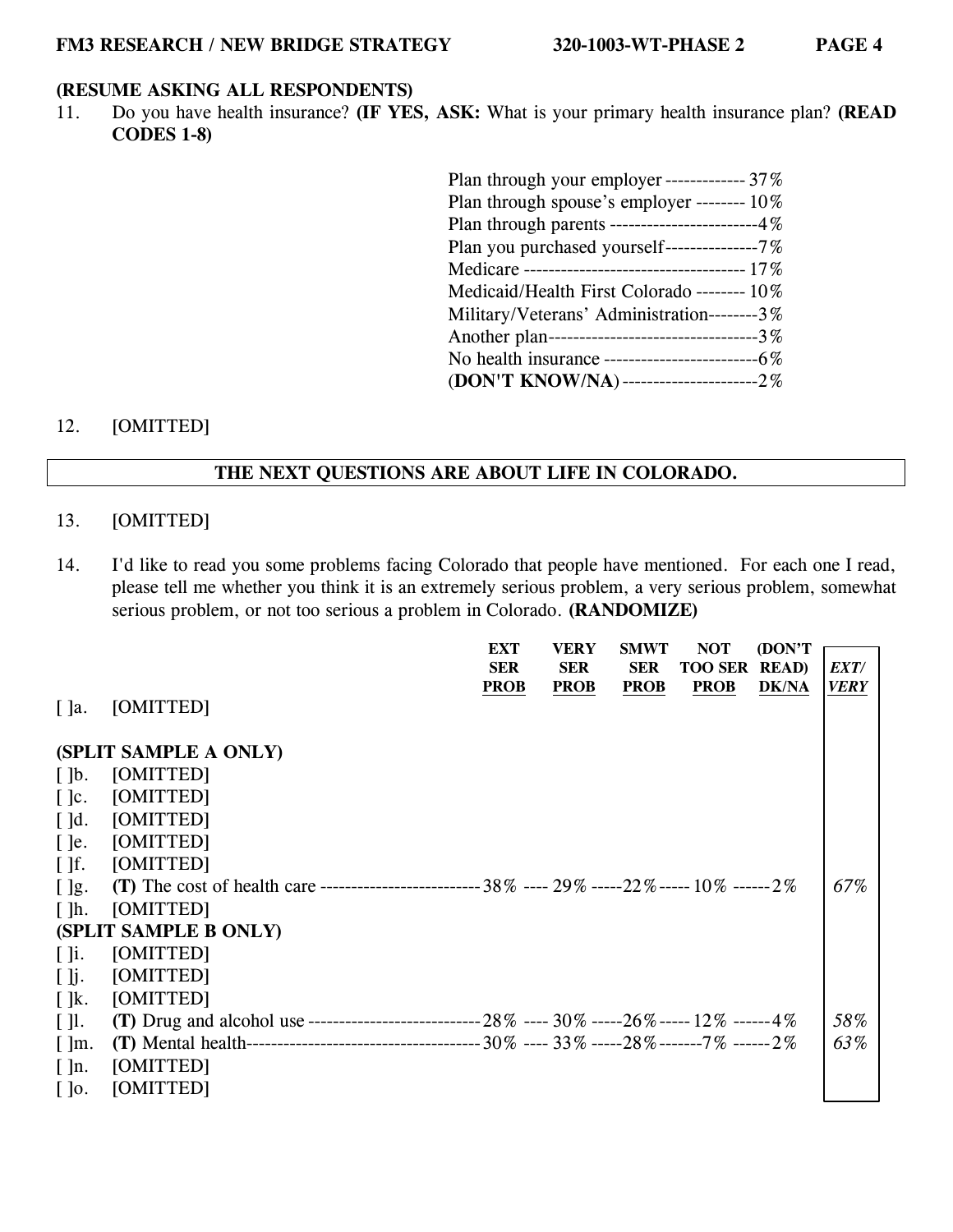## **(RESUME ASKING ALL RESPONDENTS)**

## 15. [OMITTED]

16. Next, please tell me whether you - or someone you know - has been treated unfairly in any of the following situations here in Colorado as a result of their race or ethnicity: **(RANDOMIZE)**

|                          |           | <b>YES</b> | N <sub>O</sub> | (DON'T<br><b>READ</b> )<br><b>DK/NA</b> |
|--------------------------|-----------|------------|----------------|-----------------------------------------|
| $\lceil$ ]a.             | [OMITTED] |            |                |                                         |
| $\lceil \cdot \rceil$    | [OMITTED] |            |                |                                         |
| $\lceil \cdot \rceil$ c. | [OMITTED] |            |                |                                         |
| $\lceil$ $\rceil$ d.     |           |            |                |                                         |

## **THE NEXT QUESTIONS ARE ABOUT YOUR PERSONAL CIRCUMSTANCES. I'D LIKE TO REMIND YOU THAT THIS SURVEY IS CONFIDENTIAL.**

- 17. [OMITTED]
- 18. [OMITTED]

## **(RANDOMIZE Q19-Q22)**

- 19. [OMITTED]
- 20. **(T)** Thinking ahead over the next year, how worried are you that you or someone else in your household will be without health insurance coverage? **(READ LIST)**

| <b>TOTAL WORRIED ------------------- 37%</b>     |  |
|--------------------------------------------------|--|
| Very worried ------------------------------ 17%  |  |
| Somewhat worried------------------------- 20%    |  |
|                                                  |  |
| <b>TOTAL NOT WORRIED------------- 61%</b>        |  |
| Not too worried----------------------------- 25% |  |

**(DON'T READ)** DK/NA ------------------ 2%

- 21. [OMITTED]
- 22. [OMITTED]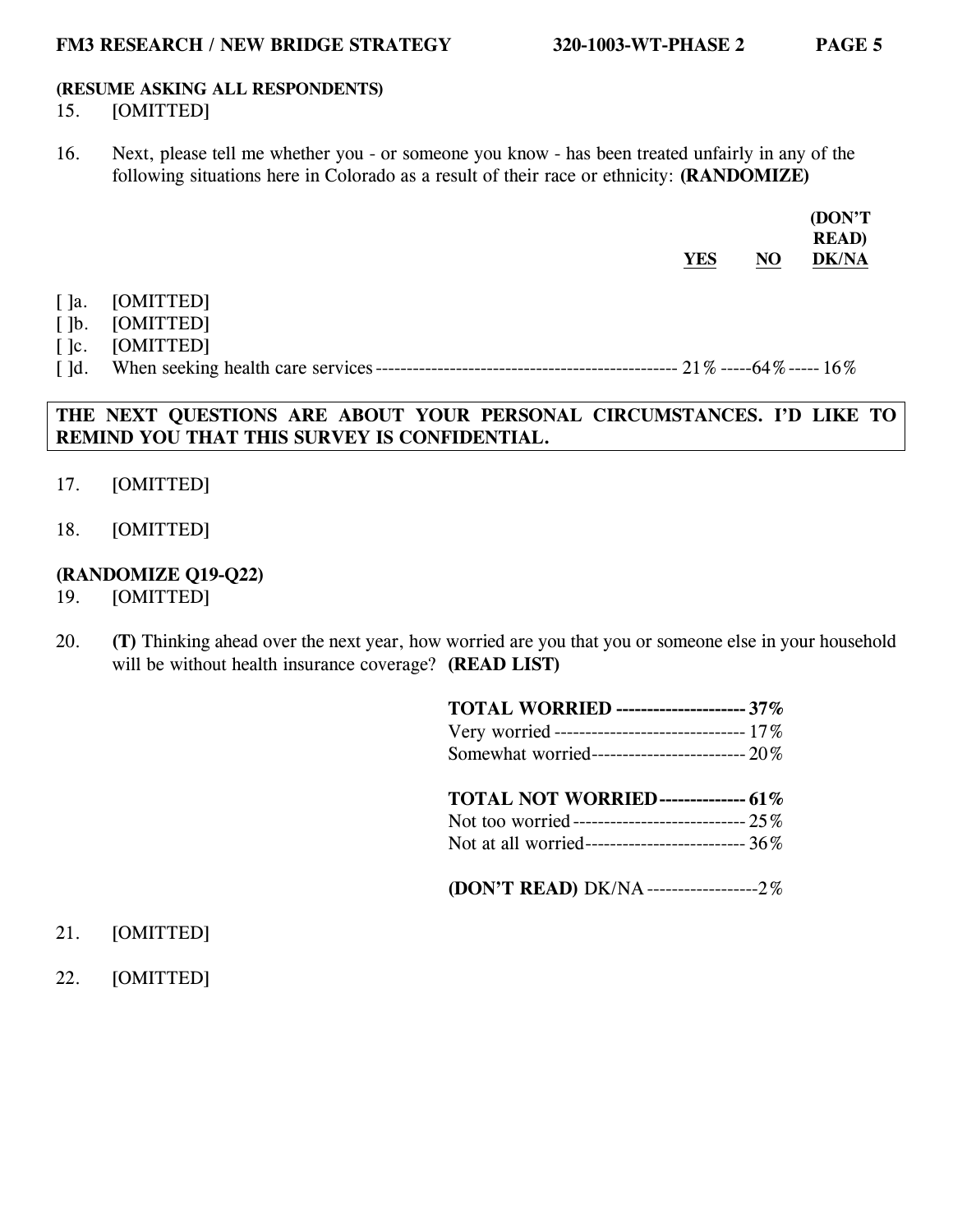#### **FM3 RESEARCH / NEW BRIDGE STRATEGY 320-1003-WT-PHASE 2 PAGE 6**

23. In the last 12 months, have you experienced any of the following? **(RANDOMIZE)**

| <b>YES</b>                                    |  |
|-----------------------------------------------|--|
| [OMITTED]<br>$[$ ]a.<br>$\lceil \cdot \rceil$ |  |
| [OMITTED]<br>24.                              |  |
| 25.<br>[OMITTED]                              |  |
| 26.<br>[OMITTED]                              |  |
| 27.<br>[OMITTED]                              |  |

- 28. [OMITTED]
- 29. In the last year, have you experienced mental health strain such as anxiety, depression, loneliness, or stress?

| (DON'T READ) DK/NA------------------3% |  |
|----------------------------------------|--|

# **(ASK IF Q30 = CODE 1 IN Q29 ONLY) (n=1819)**

30. Now, here are some reasons that some people who live in Colorado have been unable to get access to the mental health care they needed. For each one, please tell me if this was a major challenge, minor challenge, or not a challenge for you or a family member in accessing mental health services. **(RANDOMIZE)**

|                          |                                                                                                                                                                                                      | <b>MAJOR</b><br><b>CHALL</b> | <b>MINOR</b><br><b>CHALL</b> | <b>NOT A</b><br><b>CHALL</b> | (DK/NA) | <b>MAJOR</b> /<br><b>MINOR</b> |
|--------------------------|------------------------------------------------------------------------------------------------------------------------------------------------------------------------------------------------------|------------------------------|------------------------------|------------------------------|---------|--------------------------------|
| $\lceil$ ]a.             | Unsure how to find a mental health care provider --------- $24\%$ -----26% ----- $43\%$ ------ $7\%$                                                                                                 |                              |                              |                              |         | 50%                            |
| $\lceil \cdot \rceil$    | The services were too expensive out of pocket ------------- $47\%$ -----20% ----- $23\%$ ---- $11\%$                                                                                                 |                              |                              |                              |         | 66%                            |
| $\lceil \cdot \rceil$ c. | There were no available appointments, or the wait                                                                                                                                                    |                              |                              |                              |         | 57%                            |
| $\lceil$ $\lceil$ d.     | Concerns about privacy or having to disclose too                                                                                                                                                     |                              |                              |                              |         | 42%                            |
| $\lceil$ ]e.             | Concerns about being judged by family members,                                                                                                                                                       |                              |                              |                              |         | 38%                            |
| $\lceil \cdot \rceil$    | Not being able to find a mental health care.                                                                                                                                                         |                              |                              |                              |         |                                |
| $[$ $]$ g.               | provider who would be understanding of your or<br>your family member's background or experiences--------- $24\%$ -----26% ----- $38\%$ ---- $12\%$<br>Not feeling comfortable speaking to a stranger |                              |                              |                              |         | 50%                            |
|                          |                                                                                                                                                                                                      |                              |                              |                              |         | 49%                            |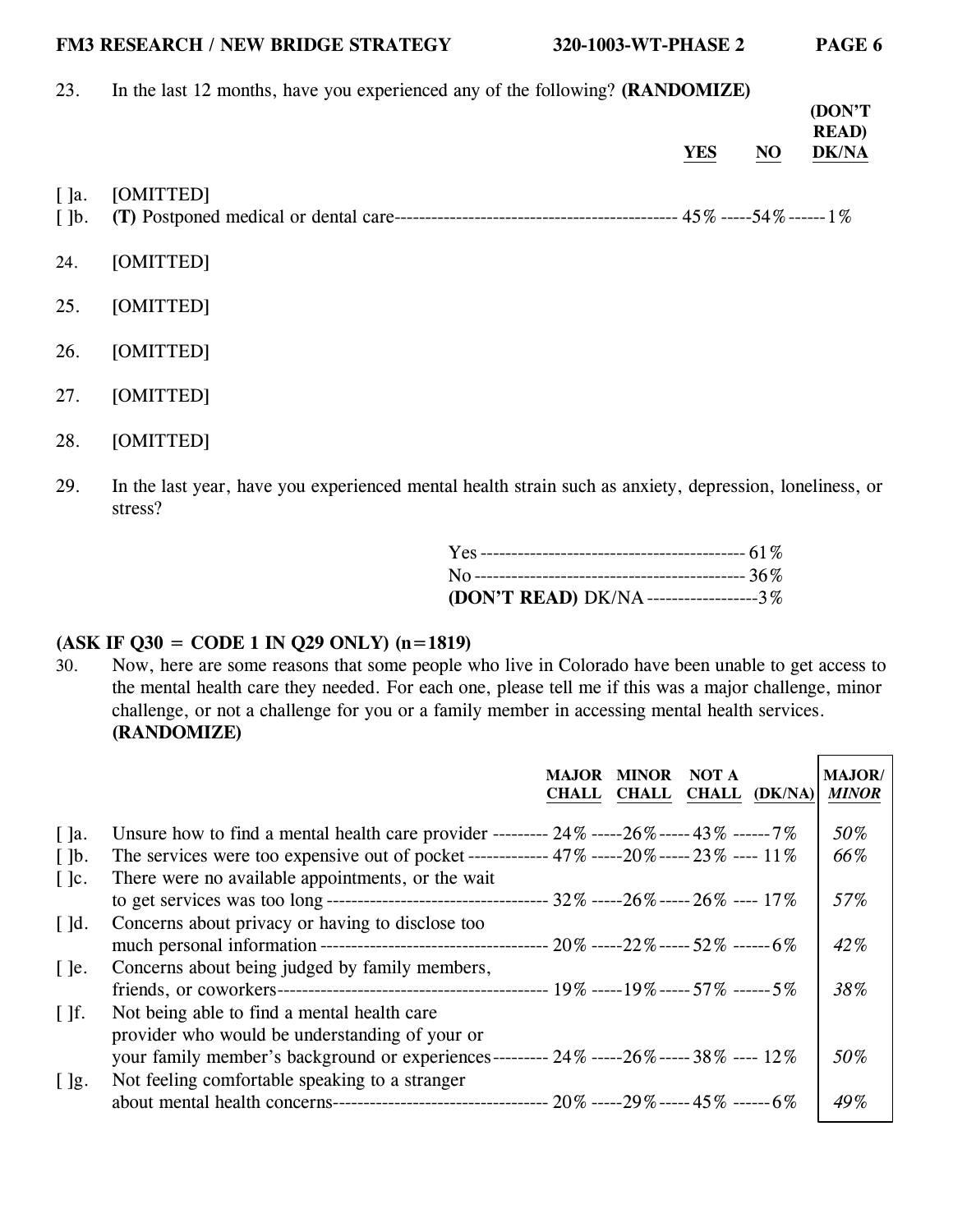#### **FM3 RESEARCH / NEW BRIDGE STRATEGY 320-1003-WT-PHASE 2 PAGE 7**

# **(RESUME ASKING ALL RESPONDENTS)**

31. Here are some actions that some people say will improve mental health in Colorado. After I read each one, please tell me how effective you think it will be in improving mental health: very effective, somewhat effective, or not too effective. **(RANDOMIZE)**  $\blacksquare$  $\overline{\phantom{0}}$ 

|                          |                                                                                             | VERY<br>EFF | <b>SMWT</b><br>EFF | NOT TOO<br><b>EFF</b>                | (DK/NA) | <b>VERY/</b><br><b>SMWT</b> |
|--------------------------|---------------------------------------------------------------------------------------------|-------------|--------------------|--------------------------------------|---------|-----------------------------|
| $\lceil$ $\rceil$ a.     | Creating more options for people to access mental                                           |             |                    |                                      |         |                             |
|                          |                                                                                             |             |                    |                                      |         | 85%                         |
| $\lceil \cdot \rceil$    | Requiring health insurance companies to cover                                               |             |                    |                                      |         |                             |
|                          | more mental health services without requiring                                               |             |                    |                                      |         |                             |
|                          | ------------------ 54% -----26% ----- 15% ------ 5%<br>copays------------------------------ |             |                    |                                      |         | 80%                         |
| $\lceil \cdot \rceil$ c. | Pairing mental health professionals with law                                                |             |                    |                                      |         |                             |
|                          | enforcement to respond to mental health                                                     |             |                    |                                      |         |                             |
|                          | emergency calls-                                                                            |             |                    | $-46\%$ -----31% ----- 18% ------ 6% |         | 77%                         |

### **(ROTATE Q26-Q28 WITH Q29-Q31 AND Q32-Q34)**

### **NOW I WOULD LIKE TO ASK ABOUT YOUR USE OF ALCOHOL OR DRUGS OVER THE PAST YEAR.**

32. In the past year, would you say the amount of alcohol or drugs you consume has: **(READ LIST)**

| Stayed the same------------------------------- 52% |  |
|----------------------------------------------------|--|
| Decreased ----------------------------------- 27%  |  |
| (DON'T READ) DK/NA------------------7%             |  |

33. And in the past year, have you ever felt worried about the amount of alcohol or drugs you consume?

| (DON'T READ) DK/NA-----------------4% |  |
|---------------------------------------|--|

34. Here are some actions that some people say will address increasing rates of alcohol and drug use in Colorado. After I read each one, please tell me how effective you think it will be in decreasing alcohol and drug use: very effective, somewhat effective, or not too effective. **(RANDOMIZE)** 

|                          |                                                                                                   | VERY<br>EFF | <b>SMWT</b><br>EFF | NOT TOO<br><b>EFF</b> | (DK/NA) | <b>VERY/</b><br><b>SMWT</b> |
|--------------------------|---------------------------------------------------------------------------------------------------|-------------|--------------------|-----------------------|---------|-----------------------------|
| $\lceil$ ]a.             | Investing in programs to prevent people from                                                      |             |                    |                       |         |                             |
|                          |                                                                                                   |             |                    |                       |         | 68%                         |
| $\lceil \cdot \rceil$    | Making treatment for addiction more affordable                                                    |             |                    |                       |         |                             |
|                          |                                                                                                   |             |                    |                       |         | 81%                         |
| $\lceil \cdot \rceil$ c. | Connecting people trying to recover from addiction                                                |             |                    |                       |         |                             |
|                          | with support from other people like them------------------- $42\%$ -----39% ----- $12\%$ ------7% |             |                    |                       |         | 81%                         |
| $\lceil$ d.              | Sending people to treatment, not to jails or prisons,                                             |             |                    |                       |         |                             |
|                          | if they've committed a crime related to alcohol or                                                |             |                    |                       |         |                             |
|                          | drug use-                                                                                         |             |                    |                       |         | 67%                         |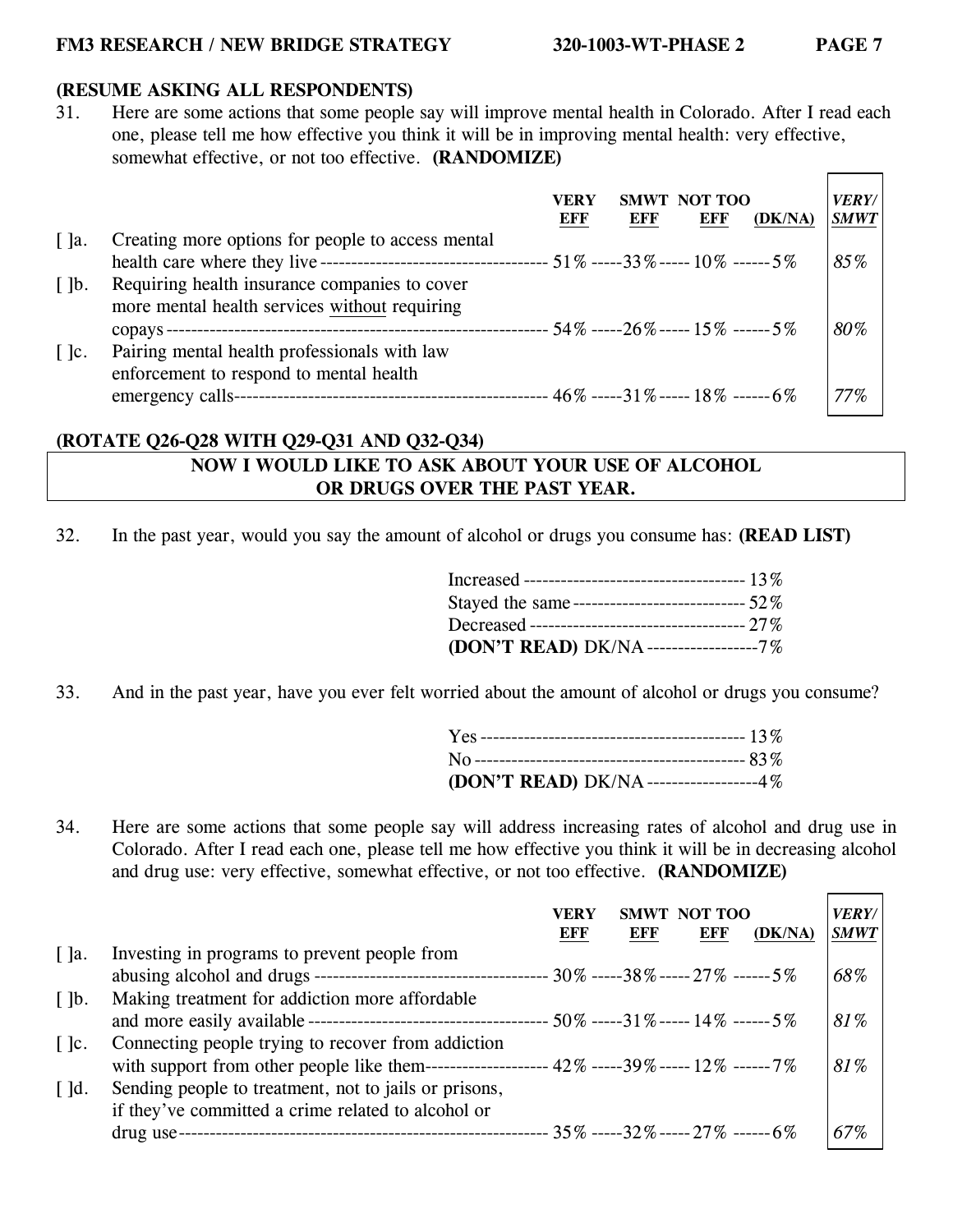### **HERE ARE MY LAST QUESTIONS, AND THEY ARE FOR STATISTICAL PURPOSES ONLY.**

35. Next, which of the following best describes your current employment status?

36. Some people are registered to vote in Colorado, but many others, for a variety of reasons, are not. Are you currently registered to vote in Colorado? **(IF YES, ASK:** With which political party are you registered?)

| Registered as a Democrat ---------------- $26\%$ |  |
|--------------------------------------------------|--|
| Registered as a Republican -------------- $21\%$ |  |
| Registered as Unaffiliated---------------- 40%   |  |
| Registered with another party -------------2%    |  |
| Not registered to vote-----------------------3%  |  |
| (DON'T READ) DK/Refused -----------7%            |  |

#### **(ASK Q37 IF CODE 1-4 IN Q36) (n=2668)**

37. How likely are you to vote in the November 2022 election? **(READ LIST)**

| Probably will vote-----------------------------------9% |  |
|---------------------------------------------------------|--|
|                                                         |  |
|                                                         |  |
| Definitely will not vote----------------------------0%  |  |
| (DON'T READ) DK/Refused -----------------------0%       |  |

38. OMITTED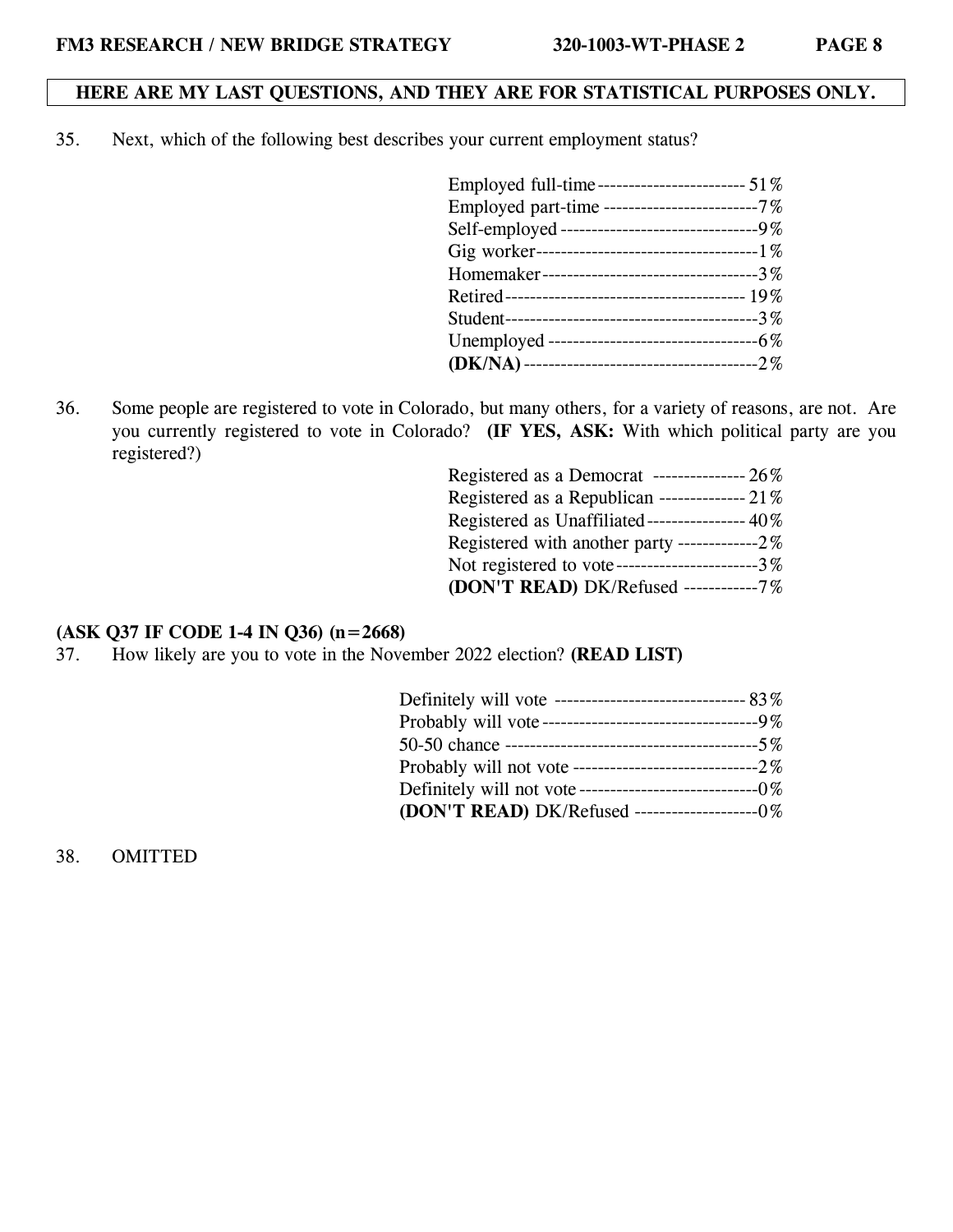39. What was the last level of school you completed?

| High school or less------------------------- 23% |
|--------------------------------------------------|
| Some college/Business/                           |
| Vocational school -------------------------- 31% |
|                                                  |
| Post-graduate work/                              |
|                                                  |
| (DON'T READ) Refused-------------------2%        |

40. I don't need to know the exact amount, but I'm going to read you some categories for household income. Would you please stop me when I have read the category indicating the total combined income for all the people in your household before taxes in 2021?

| Less than $$20,000$ ---------------------------7%   |
|-----------------------------------------------------|
| \$20,000 to less than \$30,000 --------------4%     |
|                                                     |
|                                                     |
| \$50,000 to less than \$75,000 ------------- 13%    |
|                                                     |
| \$90,000 to less than \$100,000------------------5% |
| \$100,000 to less than \$150,000 --------- 17%      |
|                                                     |
| (DON'T READ) Refused---------------- 16%            |

41. How many adults currently live in your household, including yourself? **(ENTER NUMBER, CODE 99 FOR REFUSED)**

42. Do you speak a language other than English at home?

| DON'T READ) DK/Refused -------------3% |  |
|----------------------------------------|--|

43. Do you live with one or more disabilities?

| DON'T READ) DK/Refused ----------------6% |  |
|-------------------------------------------|--|